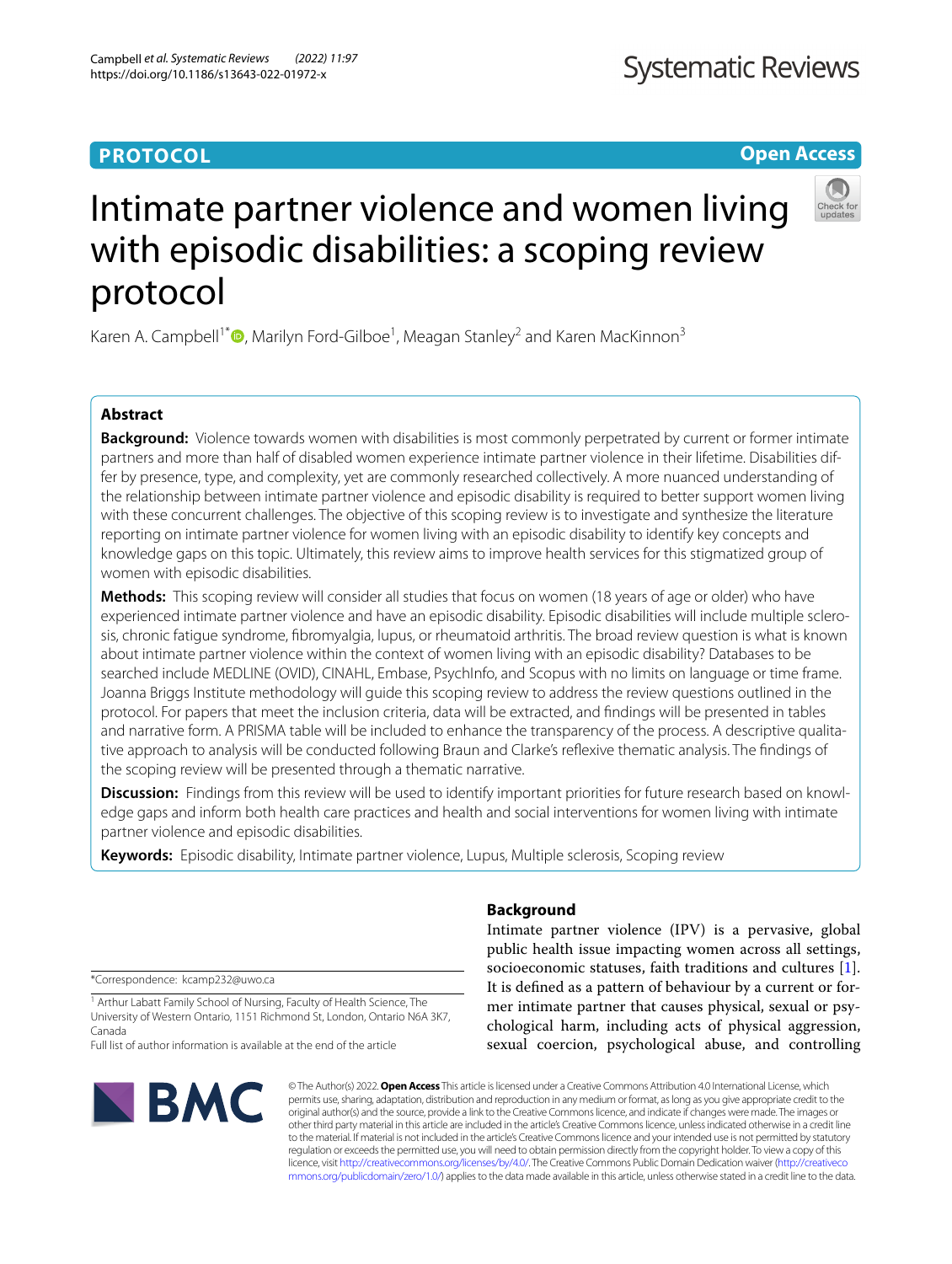behaviours [\[1](#page-4-0)]. Violence towards women with disabilities is most commonly perpetrated by current or former intimate partners and estimates suggest that 54% of disabled women experience IPV in their lifetime [\[2,](#page-4-1) [3\]](#page-4-2). Disabilities difer by presence, type, and complexity, yet are commonly researched collectively.

Episodic disabilities difer from permanent or progressive disabilities because they do not follow the typical illness trajectory of warning signs, illness, recuperation, and full recovery  $[4]$  $[4]$ . They are chronic conditions or diseases that are unpredictable in course and fuctuate between periods and levels of functional disability and wellness. Many episodic disabilities are autoimmune diseases, such as lupus or multiple sclerosis, and the risk of these conditions is gendered, with women being more susceptible than men  $[5]$ . Furthermore, the average age of onset for these conditions is between 20 and 40 years of age [[6\]](#page-4-5), which is also the most common age range for police-reported incidents of IPV [\[7](#page-4-6)].

Some aspects of episodic disabilities may further enhance women's risk of IPV. These types of disabilities are often referred to as invisible illnesses because episodes of exacerbation may not be outwardly noticeable [[6\]](#page-4-5). It is not uncommon for women with invisible disabilities to experience shaming and microaggressions as a result of their disability  $[8, 9]$  $[8, 9]$  $[8, 9]$ . The unusual and unobvious presentation of disability can decrease levels of support from others and negatively impact employment and overall quality of life  $[4, 10]$  $[4, 10]$  $[4, 10]$  $[4, 10]$ . These experiences may lead to increased emotional and fnancial dependence on an intimate partner.

Many health-related symptoms of episodic disabilities are also frequently reported by women who have experienced IPV. Women presenting with fatigue, pain, paraesthesia, depression and anxiety, cognitive difficulties, and disordered sleeping could be exhibiting indicators of IPV or/and their episodic condition  $[6, 11]$  $[6, 11]$  $[6, 11]$  $[6, 11]$ . Alvarez et al. [\[12](#page-4-11)] found that IPV was most often disclosed during assessments for anxiety and sleep problems. This poses a potential for healthcare practitioners to inadvertently overlook risk indicators of IPV, assuming symptoms are related to the episodic disability.

Because supportive care associated with IPV most often occurs in primary care settings, nurses, physicians, and other allied health professionals are in prime positions to assess for and respond to disclosures of violence [[13\]](#page-4-12). Still, IPV remains underrecognized by healthcare professionals [[14\]](#page-4-13). In one study, healthcare providers in outpatient care settings recognized the adverse efects of IPV and their role in screening for it; however, over two-thirds of providers surveyed indicated a lack of protocols for responding to IPV [\[15\]](#page-4-14). For many healthcare providers, including nurses, physicians, pharmacists,

and paramedics, a lack of training and knowledge about IPV is a signifcant barrier to providing efective care to patients [[13,](#page-4-12) [16](#page-4-15), [17\]](#page-5-0). For women who are living with episodic disabilities, who often have a network of providers, many opportunities for supportive care could be overlooked.

Healthcare providers also face additional barriers, including that women underreport experiences of IPV [[14\]](#page-4-13). Vranda and colleagues found that the majority of women in their study concealed experiences of IPV from mental health professionals because screening often occurred while their violent partner was present [\[18](#page-5-1)]. Given the high rate of anxiety and depression occurring in women with episodic diseases [\[19](#page-5-2)], these health professionals could provide essential services to improve health outcomes. To do this effectively, appropriate referrals and responses that extend beyond providing pamphlets or lists of available resources are needed [[12,](#page-4-11) [20](#page-5-3), [21\]](#page-5-4).

A preliminary search of CINAHL, MEDLINE, the Cochrane Database of Systematic Reviews and JBI Evidence Synthesis was conducted and no current or underway systematic reviews or scoping reviews on the topic of IPV and episodic disabilities were identifed. When searched for individual episodic disabilities in women and IPV, a variety of reviews were identifed that focused on women with HIV [\[22](#page-5-5)]. Given the thorough examination of HIV in women and IPV, we will not include HIV as an episodic disability of interest in this scoping review. Also, because there is an array of episodic disabilities, we chose to focus on those that are disproportionately experienced by women.

The objective of this scoping review is to investigate and synthesize the literature reporting on IPV among women living with an episodic disability to identify key concepts and knowledge gaps on this topic. Findings from this review will be used to identify important priorities for future research based on knowledge gaps and inform both health care practices and health and social interventions for women living with IPV and episodic disabilities.

## **Methods**

The proposed scoping review will be conducted in accordance with the Joanna Briggs Institute (JBI) methodology for scoping reviews [\[23](#page-5-6)].

## **Review question**

This scoping review poses the broad review question: what is known about IPV within the context of women living with an episodic disability?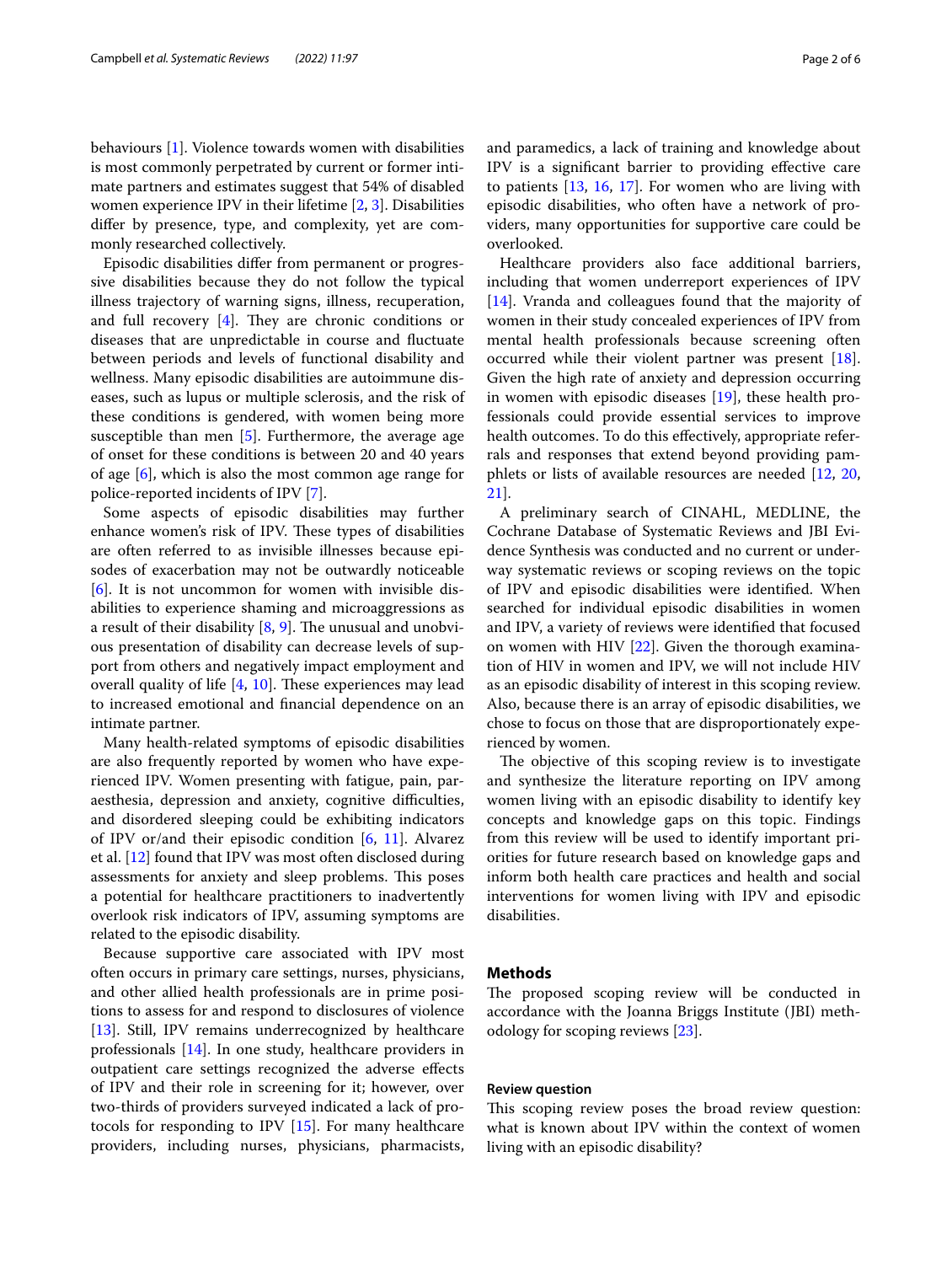# **Inclusion criteria**

# *Participants*

For this review, women are defned as any person selfidentifying as a woman and who is 18 years of age or older. Papers and research reports that focus on or discuss separately women who have a diagnosis of one or more of the following episodic disabilities: multiple sclerosis, chronic fatigue syndrome, fbromyalgia, lupus, or rheumatoid arthritis will be included. Papers that focus on men, children and/or adolescents under the age of 18, or women living with HIV/AIDS will be excluded.

## *Concept*

This review focuses on IPV which we defined as a pattern of behaviour by a current or former intimate partner that causes physical, sexual, or psychological harm, including acts of physical aggression, sexual coercion, psychological abuse, and controlling behaviours [[1\]](#page-4-0).

Papers that focus on women who are currently experiencing or have previously experienced one or more instances of IPV with a current or former partner will be included. Intimate partners can include marital or non-marital partners with a person of the same or a different gender.

Men experiencing IPV, perpetrators of IPV, and women experiencing domestic violence not by a current or former intimate partner (e.g., by a family member other than a partner) will be excluded.

#### *Context*

Sources of information from low-, middle-, and upperincome countries will be included in this review.

#### *Types of sources*

This scoping review will consider quantitative, mixed methods, and observational studies including prospective and retrospective cohort studies, case-control studies, and cross-sectional studies for inclusion.

Qualitative studies will also be considered that focus on qualitative data including, but not limited to, designs such as phenomenology, grounded theory, ethnography, qualitative description, action research, and feminist research. In addition, systematic reviews that meet the inclusion criteria will also be considered.

Grey literature, including reports, policy literature, working papers, government documents, and newsletters, will be included; conference abstracts and blogs will be excluded.

# *Search strategy*

Articles will be selected using a three-step strategy as recommended by JBI  $[23]$  $[23]$  $[23]$ . The first step includes a limited search of two databases for relevant literature. Next, all sources will be analyzed for common text words found in titles and abstracts, and for index terms. Using these terms, a research librarian will conduct a comprehensive search of all databases using the terms identified during step two. The reference lists of identifed sources will be searched for additional relevant texts. Unpublished sources will be searched using Google Scholar and ProQuest Dissertations and Theses.

The search strategy will aim to locate both published and unpublished studies. An initial limited search of CINAHL was undertaken to identify articles on the topic. The text words contained in the titles and abstracts of relevant articles, and the index terms used to describe the articles were used to develop a full search strategy for CINAHL (see Appendix [1](#page-3-0)). The search strategy, including all identifed keywords and index terms, will be adapted for each included database and/or information source. The reference list of all included sources of evidence will be screened for additional studies.

Studies published in any language will be considered for inclusion. Although our search strategy will be limited to English search terms, papers written in other languages will be described in the review report as long as it is possible to obtain an English abstract to determine whether the paper meets our inclusion criteria. Tallying these papers will help to provide some idea of the international literature on this topic. There will be no limitations on the timeframe.

## *Information sources*

The databases to be searched include MEDLINE (OVID), CINAHL, Embase, PsychInfo, and Scopus. Sources of unpublished studies and grey literature will extend to government sites and professional organizations or agencies that provide support for any of the included episodic illnesses.

#### *Study/Source of evidence selection*

Following the search, all identifed sources will be uploaded into a citation management system (Endnote X9) and duplicates will be removed. Source selection will occur over a four-phase process based on a JBI framework for evidence selection [[23\]](#page-5-6). First, a random sample of 25 titles and abstracts will be selected. Next, the frst author (KC) and another reviewer will screen all 25 selections using the eligibility criteria and based upon the definitions in this scoping review protocol. The third phase includes a meeting of the reviewers to reconcile fndings and discuss any discrepancies. Disagreements that occur during any phase of the selection process will be resolved through discussion and consensus decision making or with support from additional reviewers. Any decisions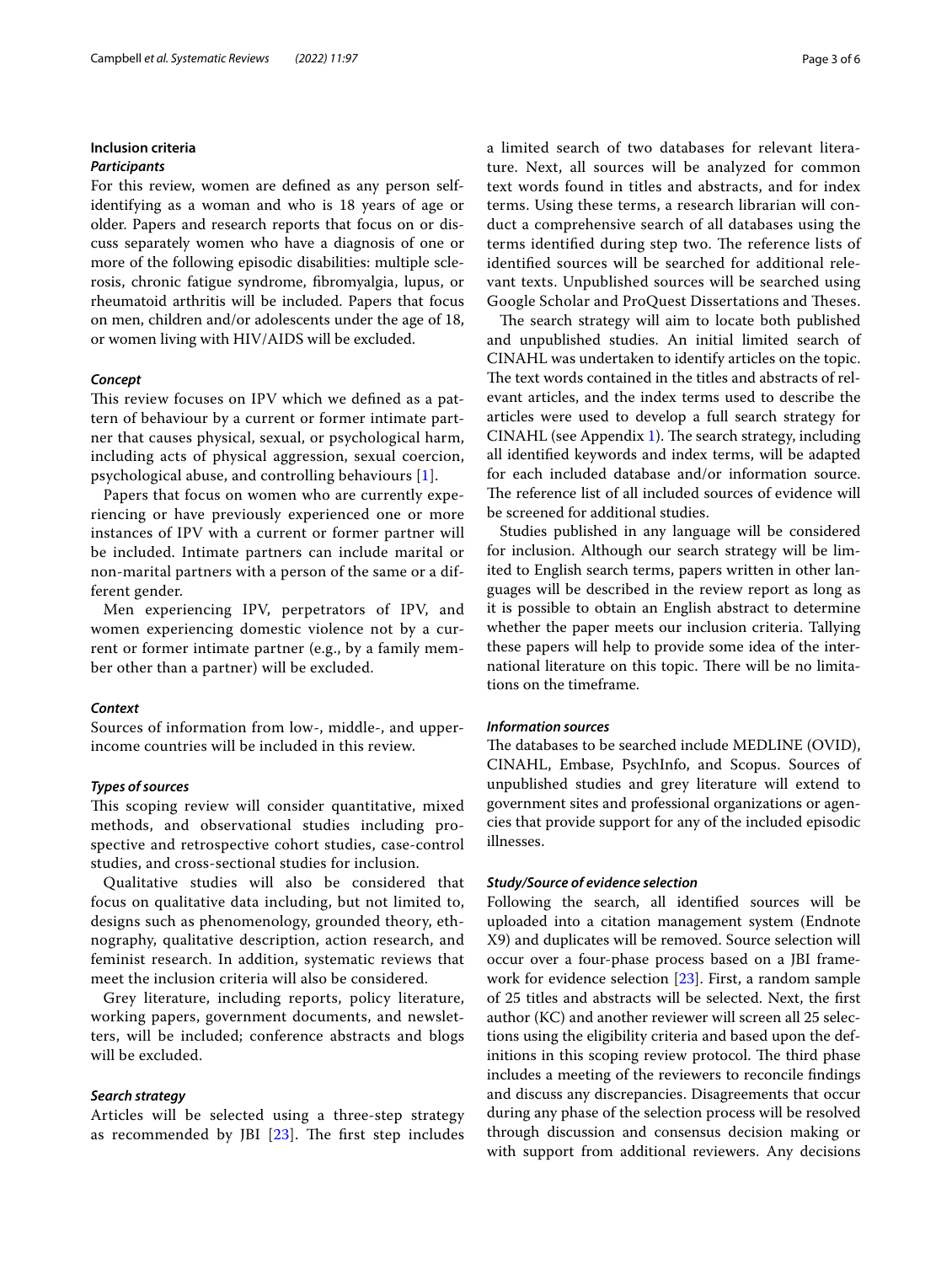to refne the eligibility criteria based on these discussions will be made by consensus of all named authors. Finally, once a minimum agreement of 75% of selections is achieved, screening can commence. All decisions of the selection process (i.e., included and excluded sources, reasons for exclusion) will be presented in a Preferred Reporting Items for Systematic Reviews and Meta-analyses Extension for Scoping Reviews (PRISMA-ScR) flowchart [[24](#page-5-7)].

# *Data extraction*

Data will be extracted from all papers to be included in the scoping review by two independent reviewers. Extraction of the data be guided by the following questions: (a) how can we recognize IPV in this group and what do we know about assessment; (b) how can efective interventions be developed for this group of stigmatized women; and (c) how can these women be better supported by health care providers and social services? A draft data charting table, based on guidance from the JBI Manual for Evidence Synthesis [\[23](#page-5-6)], will guide the extraction process and will be refned and updated as needed during the review stage. JBI System for the Unifed Management, Assessment and Review of Information (JBI SUMARI) will be used to organize the extracted data for the review report  $[25]$  $[25]$ . The initial step will include piloting the data charting table by having reviewers extract data from three sources to ensure all relevant details are obtained. Because this is a scoping review, sources of evidence will not be critically appraised [\[23\]](#page-5-6).

#### *Data analysis and presentation*

The evidence presented will be descriptive in nature and respond directly to the review question: what is known about IPV within the context of women living with an episodic disability? A table will be created to capture basic information such as year of publication, country of origin, populations, sample sizes, concepts, and methodology/methods used. The health conditions cited will also be charted. PRISMA results will be captured in a flowchart. Any variances from this scoping review protocol will be noted and explained. A descriptive qualitative approach to analysis will be conducted following Braun and Clarke's reflexive thematic analysis [\[26](#page-5-9)]. Consequently, the fndings of the scoping review will be presented through a thematic narrative.

# **Discussion**

Findings from this review have the potential to inform how health and social service providers can support women with episodic disabilities who experience IPV. Emerging IPV interventions indicate increased efectiveness when approaches are tailored to women's specifc circumstances [[21](#page-5-4)]. As clinicians and health researchers begin to understand the uniqueness of IPV experiences for women with difering disabilities, they will be able to better adapt their responses and interventions to women with specifc disabilities. For women with episodic disabilities, this may be particularly important due to the shifting (or changing) nature of their conditions, the stigmatizing impacts of living with non-visible disabilities and the negative efects of stress on their health and disability progression  $[27-30]$  $[27-30]$  $[27-30]$ . This scoping review examines the population of women within the dual contexts of living with an episodic disability and experiencing IPV. Given that disability is typically researched collectively, it may be difcult to isolate the episodic disabilities of interest within this phenomenon. In addition, trauma, violence, and abuse in disability studies may report on more than just violence from intimate partners. For example, abusive care providers could be intimate partners or others. This may require a deep examination of sources to determine relevance. All reviewers will comprehensively assess during the selection phase in order to maximize relevant literature for review.

#### **Appendix**

# <span id="page-3-0"></span>**Appendix 1: Search strategy** *CINAHL*

Search conducted in July 2021

| Search | Query                                                                                                                                                                                                                                                                                                                                                                                      | <b>Records retrieved</b> |
|--------|--------------------------------------------------------------------------------------------------------------------------------------------------------------------------------------------------------------------------------------------------------------------------------------------------------------------------------------------------------------------------------------------|--------------------------|
| #1     | (MH "Intimate Partner<br>Violence") OR "intimate<br>partner violence" OR<br>"spousal abuse" OR<br>"spousal violence" OR<br>(MH "Dating Violence")<br>OR "dating violence" OR<br>(MH "Dating Violence")<br>OR "dating violence" OR<br>"intimate partner abuse"                                                                                                                              | 17,349                   |
| #2     | "episodic disabilities" OR<br>(MH "Autoimmune Dis-<br>eases") OR (MH "Arthritis,<br>Rheumatoid") OR (MH<br>"Lupus Erythematosus,<br>Systemic+") OR (MH<br>"Lupus Nephritis") OR<br>Lupus OR arthritis OR<br>(MH "Multiple Sclerosis")<br>OR "multiple sclerosis"<br>OR (MH "Fibromyalgia")<br>OR "fibromyalgia" OR<br>(MH "Fatigue Syndrome,<br>Chronic") OR "chronic<br>fatique syndrome" | 133,854                  |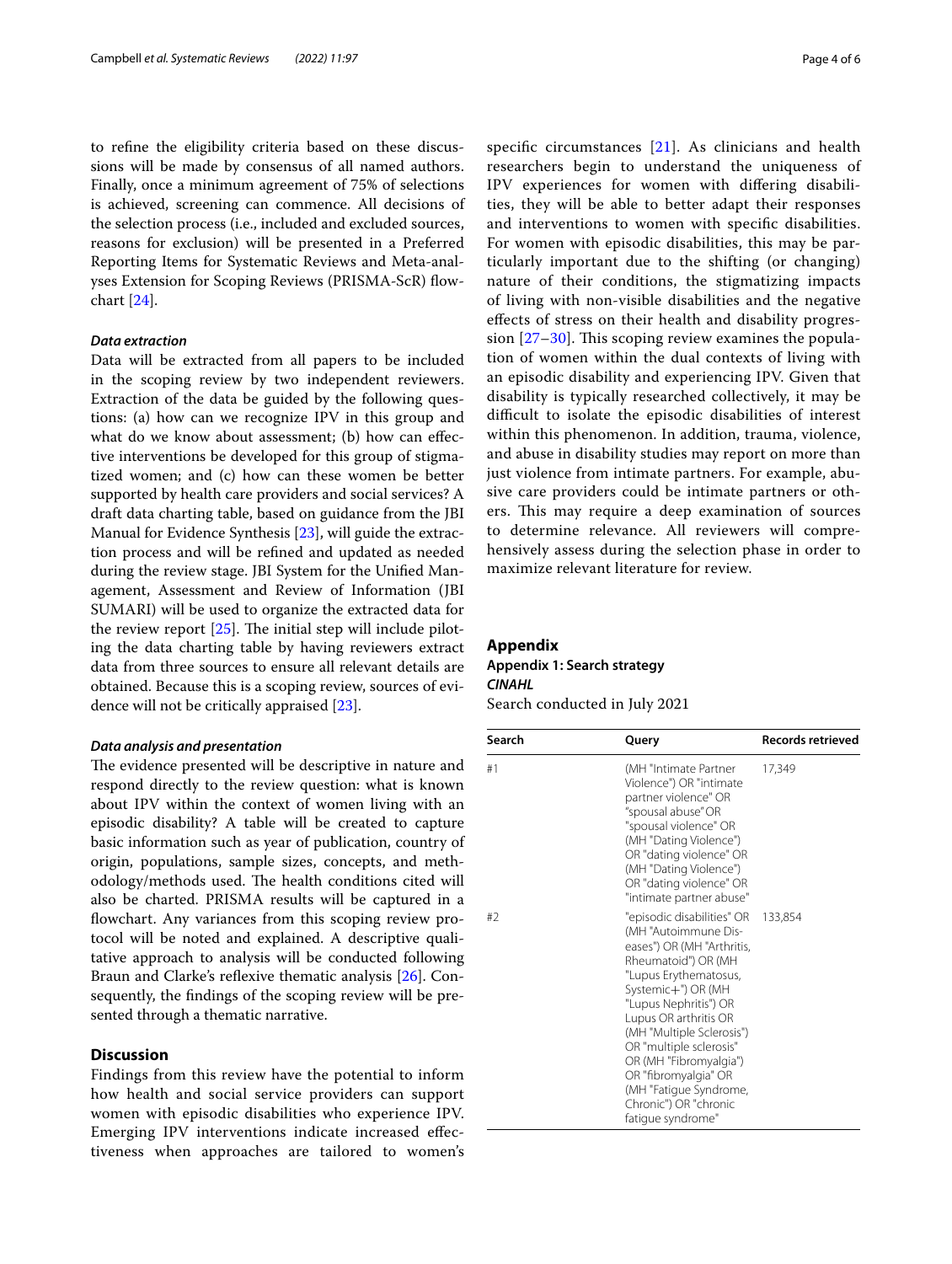| Search                | Query                                                                                                                                                                                                                                                                                                                                                                                                                                                                                                                                                                                                                     | <b>Records retrieved</b> |
|-----------------------|---------------------------------------------------------------------------------------------------------------------------------------------------------------------------------------------------------------------------------------------------------------------------------------------------------------------------------------------------------------------------------------------------------------------------------------------------------------------------------------------------------------------------------------------------------------------------------------------------------------------------|--------------------------|
| #3<br>$(+1$ AND $#2)$ | (MH "Intimate Partner<br>Violence") OR "intimate<br>partner violence" OR<br>"spousal abuse" OR<br>"spousal violence" OR<br>(MH "Dating Violence")<br>OR "dating violence" OR<br>(MH "Dating Violence")<br>OR "dating violence"<br>OR "intimate partner<br>abuse" <b>AND</b> "episodic<br>disabilities" OR (MH<br>"Autoimmune Diseases")<br>OR (MH "Arthritis,<br>Rheumatoid") OR (MH<br>"Lupus Erythematosus,<br>Systemic+") OR (MH<br>"Lupus Nephritis") OR<br>Lupus OR arthritis OR<br>(MH "Multiple Sclerosis")<br>OR "multiple sclerosis"<br>OR (MH "Fibromyalgia")<br>OR "fibromyalgia" OR<br>(MH "Fatigue Syndrome, | 47                       |
|                       | Chronic") OR "chronic<br>fatique syndrome"                                                                                                                                                                                                                                                                                                                                                                                                                                                                                                                                                                                |                          |

## **Appendix 2: Data extraction instrument**

## **Author(s)**

Year of publication Country of origin Aims Context/setting Study population (type of disability/condition) and sample size Concept(s) signifcant to the review Details of Violence Details of Intervention

Details of Outcomes/Key Findings

#### **Abbreviations**

IPV: Intimate partner violence; JBI: Joanna Briggs Institute.

#### **Acknowledgements**

Not applicable.

# **Authors' contributions**

KC and MFG conceived of the idea. MS and KC searched the literature and retrieved relevant studies. KC and KM drafted the protocol. The authors read and approved the fnal manuscript.

#### **Funding**

Karen Campbell is an Ontario Women's Health Scholar, funded by the Ontario Ministry of Health and Long-Term Care.

#### **Availability of data and materials**

Not applicable.

# **Declarations**

**Ethics approval and consent to participate** Not applicable.

**Consent for publication** Not applicable

#### **Competing interests**

The authors declare that they have no competing interests

#### **Author details**

<sup>1</sup> Arthur Labatt Family School of Nursing, Faculty of Health Science, The University of Western Ontario, 1151 Richmond St, London, Ontario N6A 3K7, Canada. 2 <sup>2</sup> Allyn & Betty Taylor Library, The University of Western Ontario, 1151 Richmond St, London, Ontario N6A 3K7, Canada. <sup>3</sup>School of Nursing, University of Victoria, PO Box 1700 STN CSC, Victoria, British Columbia V8P 2Y2, Canada.

Received: 26 July 2021 Accepted: 2 May 2022 Published online: 18 May 2022

#### **References**

- <span id="page-4-0"></span>1. World Health Organization. Violence against women. 2021 [cited 2021 Apr 26]. Available from: [https://www.who.int/news-room/fact-sheets/](https://www.who.int/news-room/fact-sheets/detail/violence-against-women) [detail/violence-against-women](https://www.who.int/news-room/fact-sheets/detail/violence-against-women)
- <span id="page-4-1"></span>2. Barrett KA, O'Day B, Roche A, Carlson BL. Intimate Partner Violence, Health Status, and Health Care Access Among Women with Disabilities. Womens Health Issues. 2009;19(2):94–100.
- <span id="page-4-2"></span>3. Coker AL, Smith PH, Fadden MK. Intimate Partner Violence and Disabilities among Women Attending Family Practice Clinics. J Womens Health. 2005;14(9):829–38.
- <span id="page-4-3"></span>4. Lightman E, Vick A, Herd D, Mitchell A. 'Not disabled enough': Episodic disabilities and the Ontario Disability Support Program. Disabil Stud Q. 2009;29(3) [cited 2020 Aug 29]; Available from: [https://dsq-sds.org/artic](https://dsq-sds.org/article/view/932) [le/view/932](https://dsq-sds.org/article/view/932).
- <span id="page-4-4"></span>5. Ngo ST, Steyn FJ, McCombe PA. Gender diferences in autoimmune disease. Front Neuroendocrinol. 2014;35(3):347–69.
- <span id="page-4-5"></span>6. Perricone C, Shoenfeld Y, editors. Mosaic of Autoimmunity: Elsevier; 2019. [cited 2021 Apr 27]. Available from: [https://linkinghub.elsevier.com/retri](https://linkinghub.elsevier.com/retrieve/pii/C20170011278) [eve/pii/C20170011278](https://linkinghub.elsevier.com/retrieve/pii/C20170011278)
- <span id="page-4-6"></span>7. Government of Canada SC. Intimate Partner Violence. 2015 [cited 2020 Sep 3]. Available from: [https://www150.statcan.gc.ca/n1/pub/85-002-x/](https://www150.statcan.gc.ca/n1/pub/85-002-x/2014001/article/14114/section02-eng.htm) [2014001/article/14114/section02-eng.htm](https://www150.statcan.gc.ca/n1/pub/85-002-x/2014001/article/14114/section02-eng.htm)
- <span id="page-4-7"></span>8. Matthews CK, Harrington NG. Invisible disability. In: Handbook of communication and people with disabilities: Research and application. Mahwah: Lawrence Erlbaum Associates Publishers; 2000. p. 405–21. (LEA's communication series).
- <span id="page-4-8"></span>9. Olkin R, Hayward H, Abbene MS, VanHeel G. The Experiences of Microaggressions against Women with Visible and Invisible Disabilities. J Soc Issues. 2019;75(3):757–85.
- <span id="page-4-9"></span>10. Vick A. Living and Working Precariously with an Episodic Disability: Barriers in the Canadian Context. Can J Disabil Stud. 2014;3(3):1–28.
- <span id="page-4-10"></span>11. Campbell JC. Health consequences of intimate partner violence. The Lancet. 2002;359(9314):1331–6.
- <span id="page-4-11"></span>12. Alvarez C, Debnam K, Clough A, Alexander K, Glass NE. Responding to intimate partner violence: Healthcare providers' current practices and views on integrating a safety decision aid into primary care settings. Res Nurs Health. 2018;41(2):145–55.
- <span id="page-4-12"></span>13. Alhalal E. Nurses' knowledge, attitudes and preparedness to manage women with intimate partner violence. Int Nurs Rev. 2020;67(2):265–74.
- <span id="page-4-13"></span>14. Dicola D, Spaar E. Intimate Partner Violence. Am Fam Physician. 2016;94(8):646–51.
- <span id="page-4-14"></span>15. Clark CJ, Renner LM, Logeais ME. Intimate Partner Violence Screening and Referral Practices in an Outpatient Care Setting. J Interpers Violence. 2020;35(23–24):5877–88.
- <span id="page-4-15"></span>16. Barnard M, West-Strum D, Yang Y, Holmes E. Evaluation of a Tool to Measure Pharmacists' Readiness to Manage Intimate Partner Violence. Pharmacy. 2018;6(3):66.